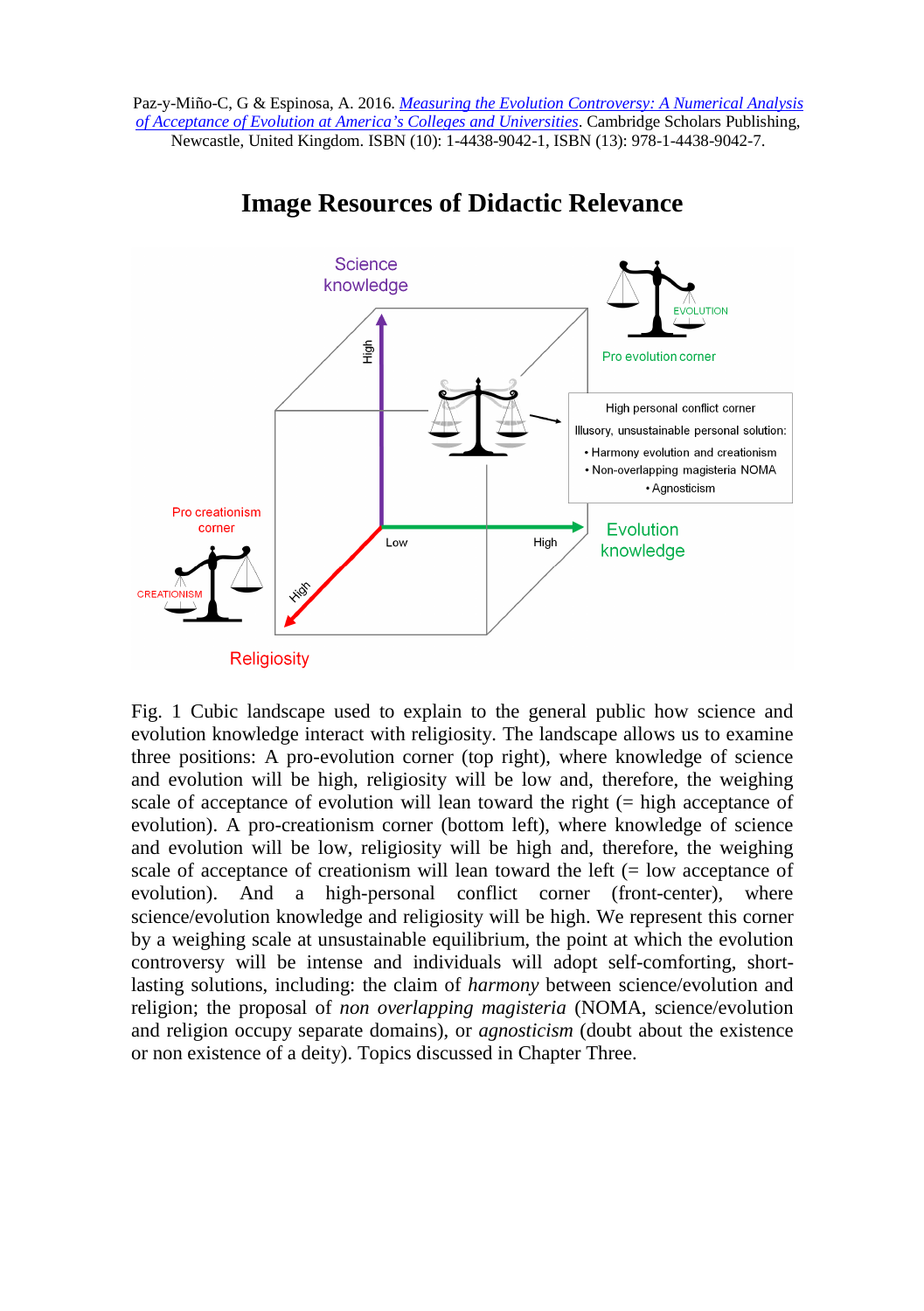

Fig. 2 Acceptance of evolution by New England researchers (a), educators of prospective teachers in the U.S. (b), and New England college students (c) in respect to their science knowledge, evolution knowledge, and level of religiosity. Each dimension in the landscape ranged, numerically, from 0.0 (low) to 3.0 (high). Topic discussed in Chapters Three and Six.



Fig. 3 Science and evolution knowledge had a negative association with religiosity; both declined with increasing religious beliefs, as documented for the New England researchers, educators of prospective teachers in the U.S., and New England college students (a-b). Note how evolution knowledge increased with increasing science knowledge in the three groups (c), a positive association of variables. Topics discussed in Chapter Three.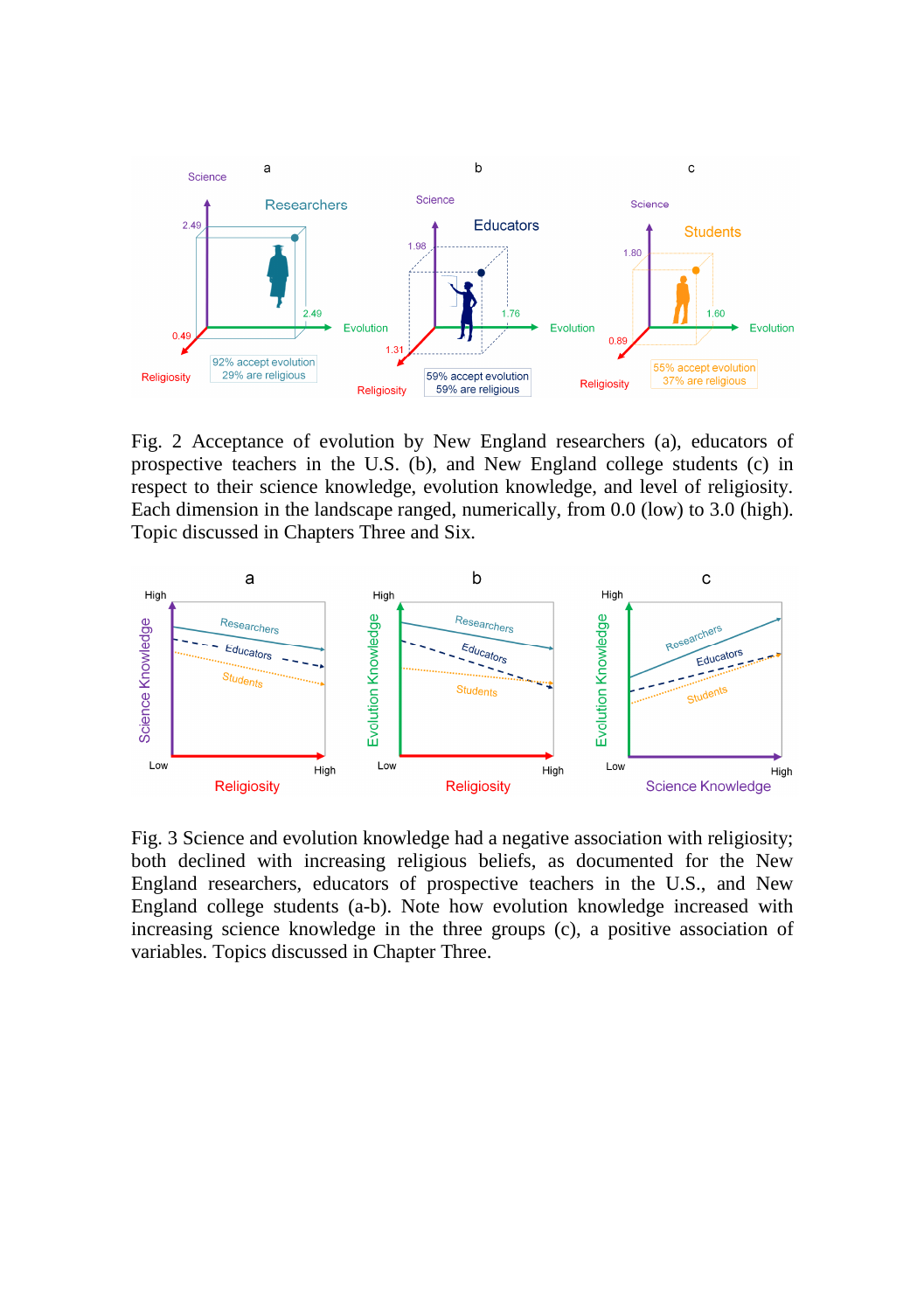

## The Non-Religious: Religiosity Index =  $0.0$



Fig. 4 Science and evolution knowledge among the non-religious (top; religiosity index  $= 0.0$ ) and the deeply religious (bottom; religiosity index  $= 3.0$ ). The nonreligious New England researchers, educators of prospective teachers in the U.S., and New England college students scored highest in science/evolution knowledge: values ranging from 2.59 (high) to 1.67 (low). In contrast, the deeply religious, scored lowest in science/evolution knowledge: values ranging from 2.0 (high) to 1.35 (low). Topics discussed in Chapters Three and Four.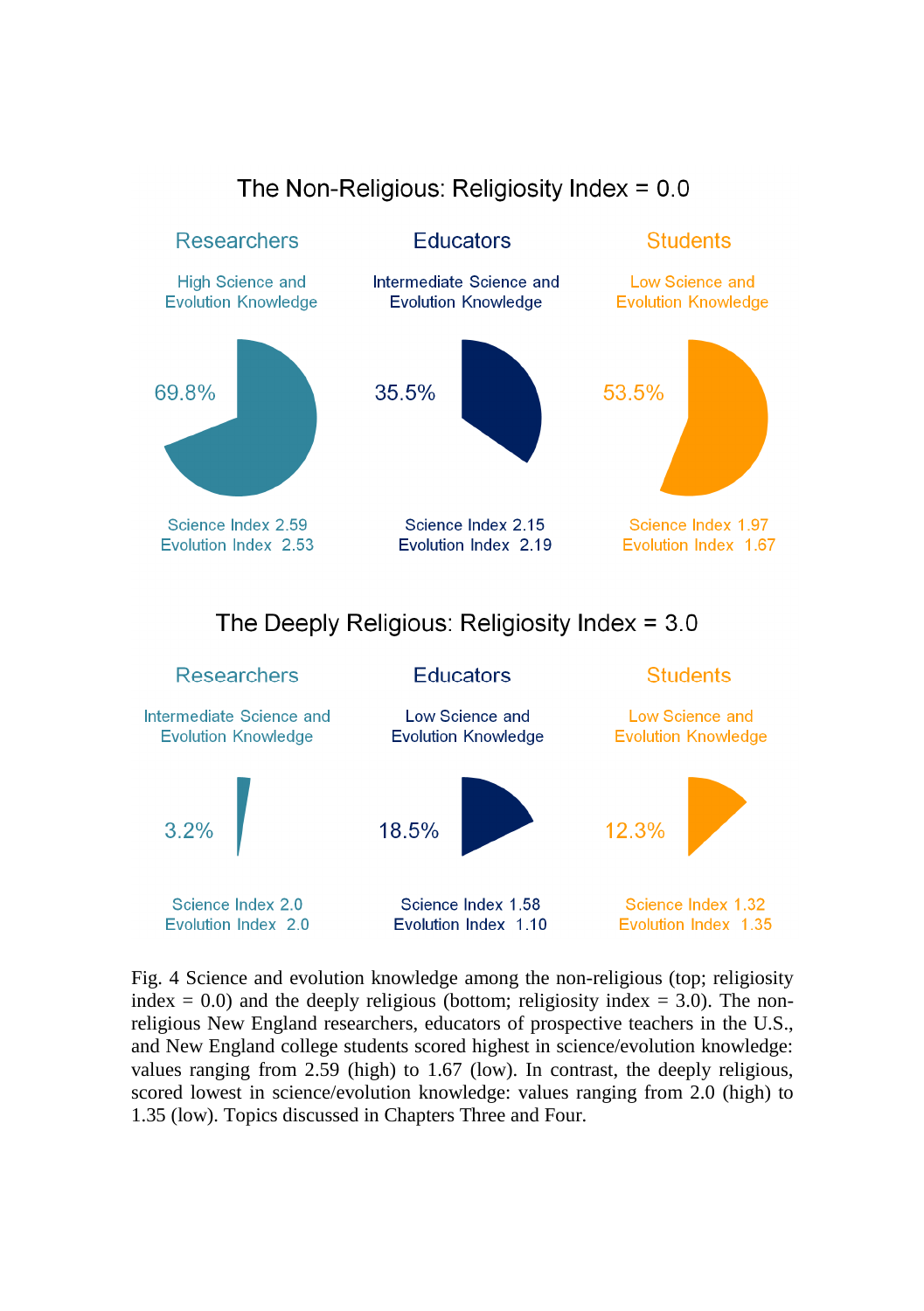

Fig. 5 Acceptance of evolution or creationism among educators of prospective teachers in the U.S. The majority of educators accepted evolution openly; creationism was accepted openly mainly in the South and West of the U.S. Topic discussed in Chapter Four.

> Level of Concern about the Controversy Evolution vs. Creationism vs. Intelligent Design



Fig. 6 Level of concern about the controversy evolution vs. creationism vs. Intelligent Design among educators of prospective teachers in the U.S. The majority of educators were very concerned or somehow concerned about the controversy and its implications for science education. Topic discussed in Chapter Four.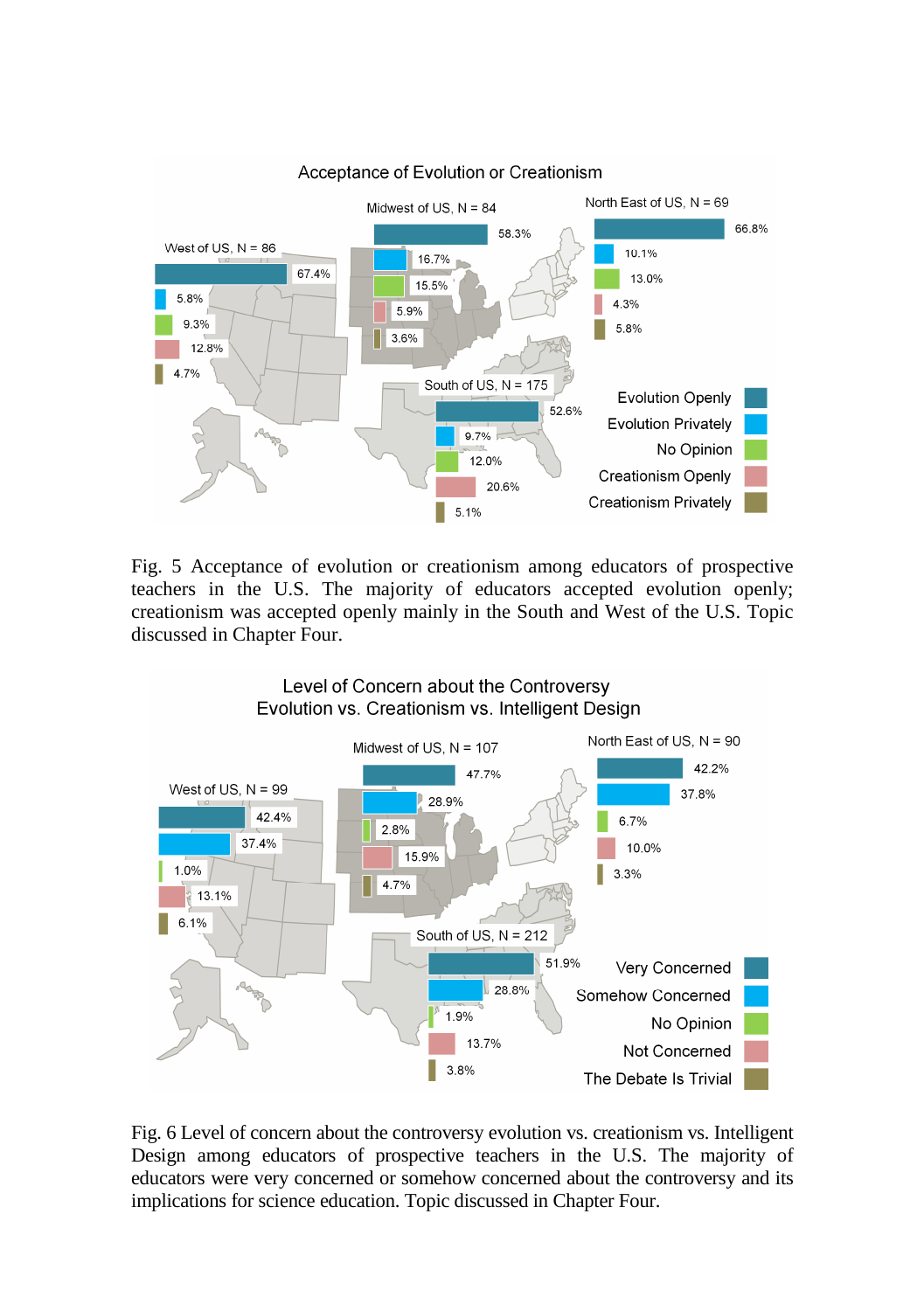

## What Should Be Taught in the Science Class?

Fig. 7 What should be taught in the science class? The majority of educators of prospective teachers in the U.S. supported the exclusive teaching of evolution in the science class. However, support to dedicating *equal time* to evolution, creationism and Intelligent Design was conspicuous in all regions of the U.S. Topic discussed in Chapter Four.